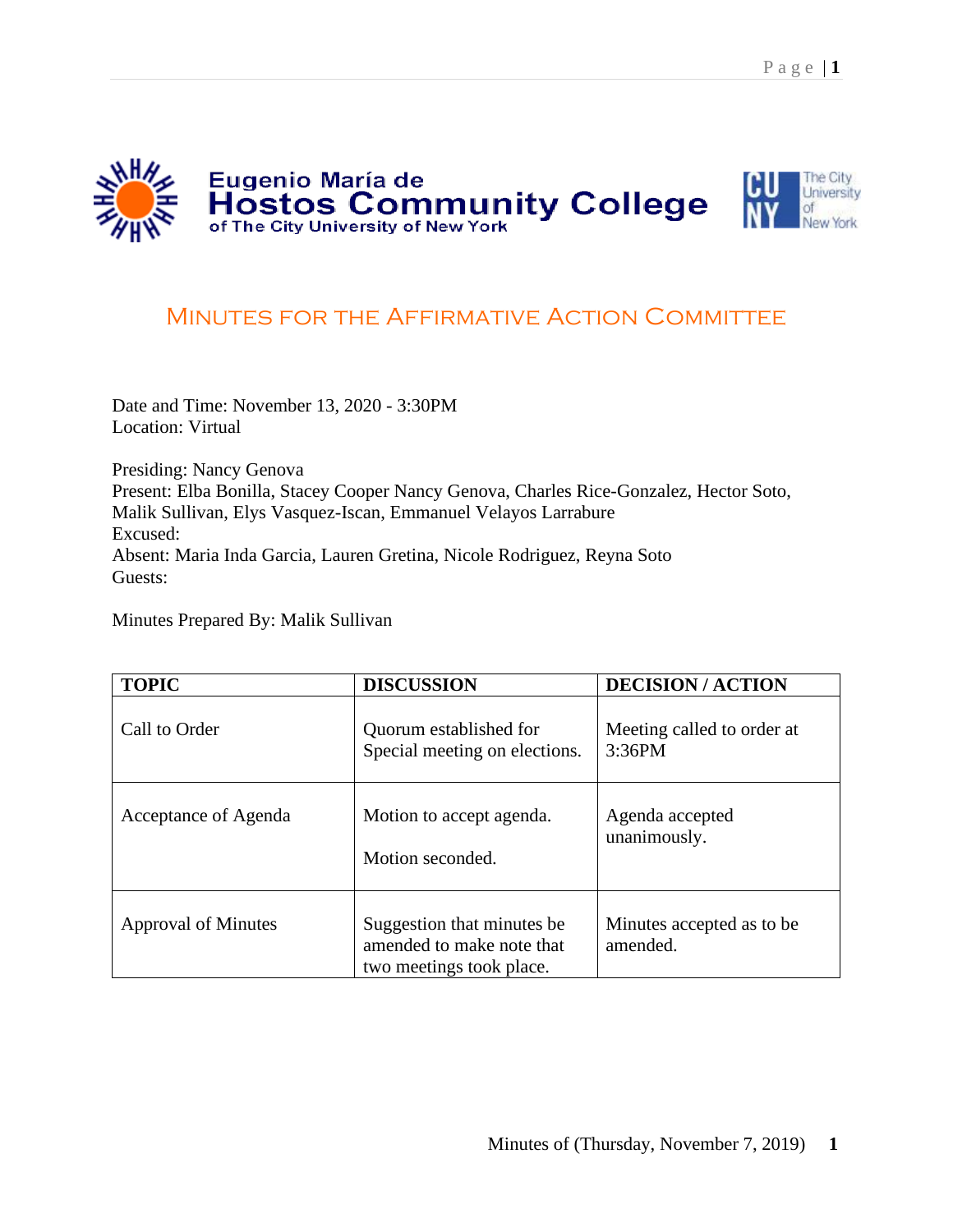| <b>TOPIC</b>        | <b>DISCUSSION</b>                                                                                                                                                                                                                                                                            | <b>DECISION/ACTION</b>                  |
|---------------------|----------------------------------------------------------------------------------------------------------------------------------------------------------------------------------------------------------------------------------------------------------------------------------------------|-----------------------------------------|
| Chair's Remarks     | No remarks.                                                                                                                                                                                                                                                                                  |                                         |
| <b>Old Business</b> | Floor open to discuss what<br>the committee would like to<br>address.<br>Update by former Chair on<br>state of name change. Review<br>of past activities, mandate of<br>committee. Potential change<br>of charge/mandate of<br>committee. Change of<br>mandate such that proposals           |                                         |
|                     | go from committee to Senate<br>and then from Senate to<br>President.                                                                                                                                                                                                                         |                                         |
|                     | Suggestion by a committee<br>member to work with other<br>committees with similar<br>goals/objectives or issues in<br>mind. Discussions on<br>intersectionality and not any<br>one issue.                                                                                                    |                                         |
|                     | <b>Suggestion to invite Lavender</b><br>and Rainbow Hostos<br>Committees to speak on<br>issues they are working with<br>and see if we can help.<br>Suggestion that as we listen<br>to these (and in general) the<br>committee think about<br>what/how they consider<br>equity and inclusion. |                                         |
| <b>New Business</b> | Diversity Conference 3rd<br>Thursday and Friday in<br>March. Topic: Breaking<br>systemic racism in academia                                                                                                                                                                                  | Proposed dates accepted<br>unanimously. |